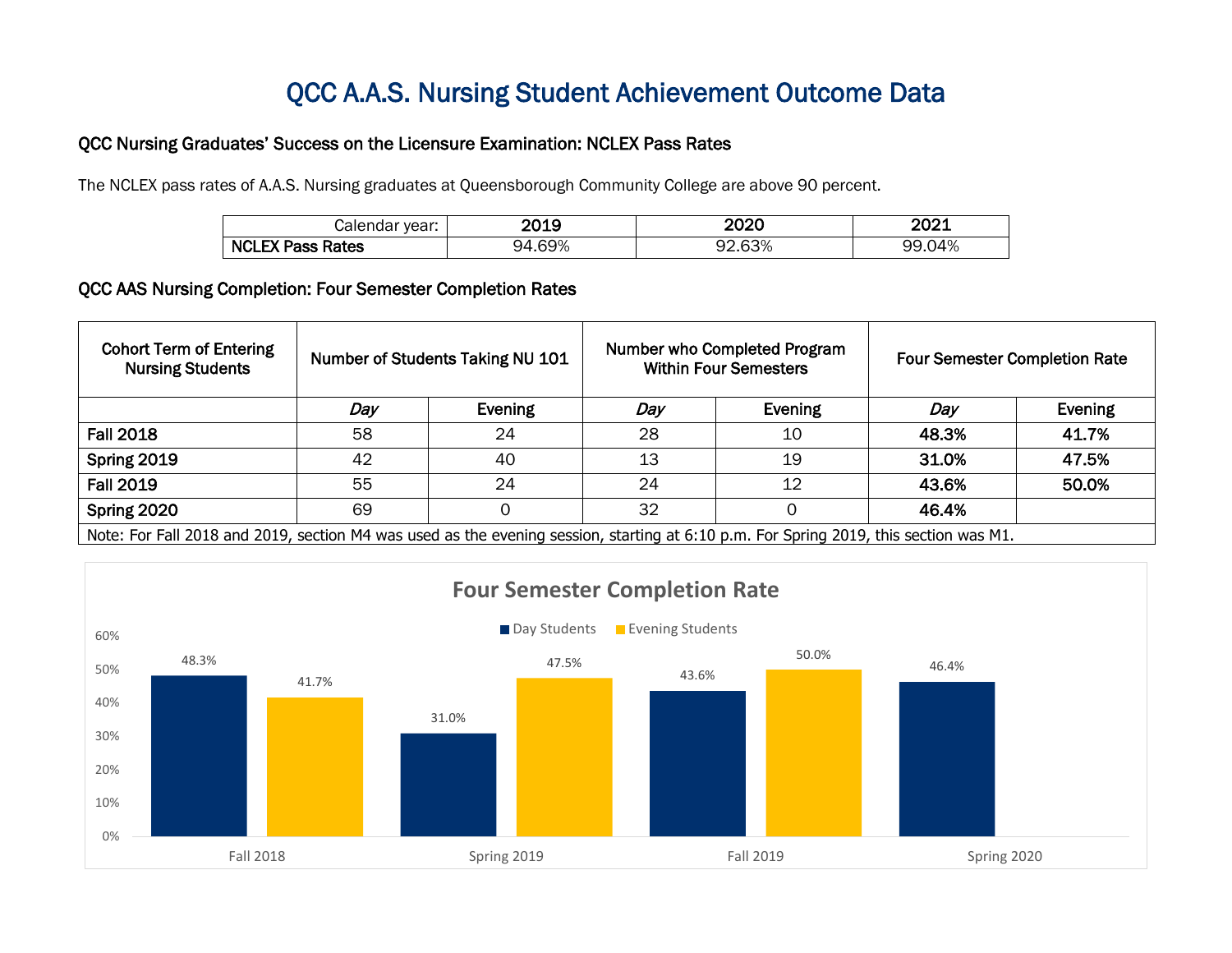## QCC AAS Nursing Completion: Six Semester Completion Rates

| <b>Cohort Term of Entering</b><br><b>Nursing Students</b>                                                                             | Number of Students Taking NU 101 |         | Number who Completed Program<br><b>Within Six Semesters</b> |         | <b>Six Semester Completion Rate</b> |         |
|---------------------------------------------------------------------------------------------------------------------------------------|----------------------------------|---------|-------------------------------------------------------------|---------|-------------------------------------|---------|
|                                                                                                                                       | Day                              | Evening | Day                                                         | Evening | Day                                 | Evening |
| <b>Fall 2017</b>                                                                                                                      | 53                               | 21      | 35                                                          | 15      | 66.0%                               | 71.4%   |
| Spring 2018                                                                                                                           | 65                               |         | 46                                                          |         | 70.8%                               |         |
| <b>Fall 2018</b>                                                                                                                      | 58                               | 24      | 42                                                          | 15      | 72.4%                               | 62.5%   |
| Spring 2019                                                                                                                           | 42                               | 40      | 21                                                          | 27      | 50.0%                               | 67.5%   |
| Note: For Fall 2017 and 2018, section M4 was used as the evening session, starting at 6:10 p.m. For Spring 2019, this section was M1. |                                  |         |                                                             |         |                                     |         |